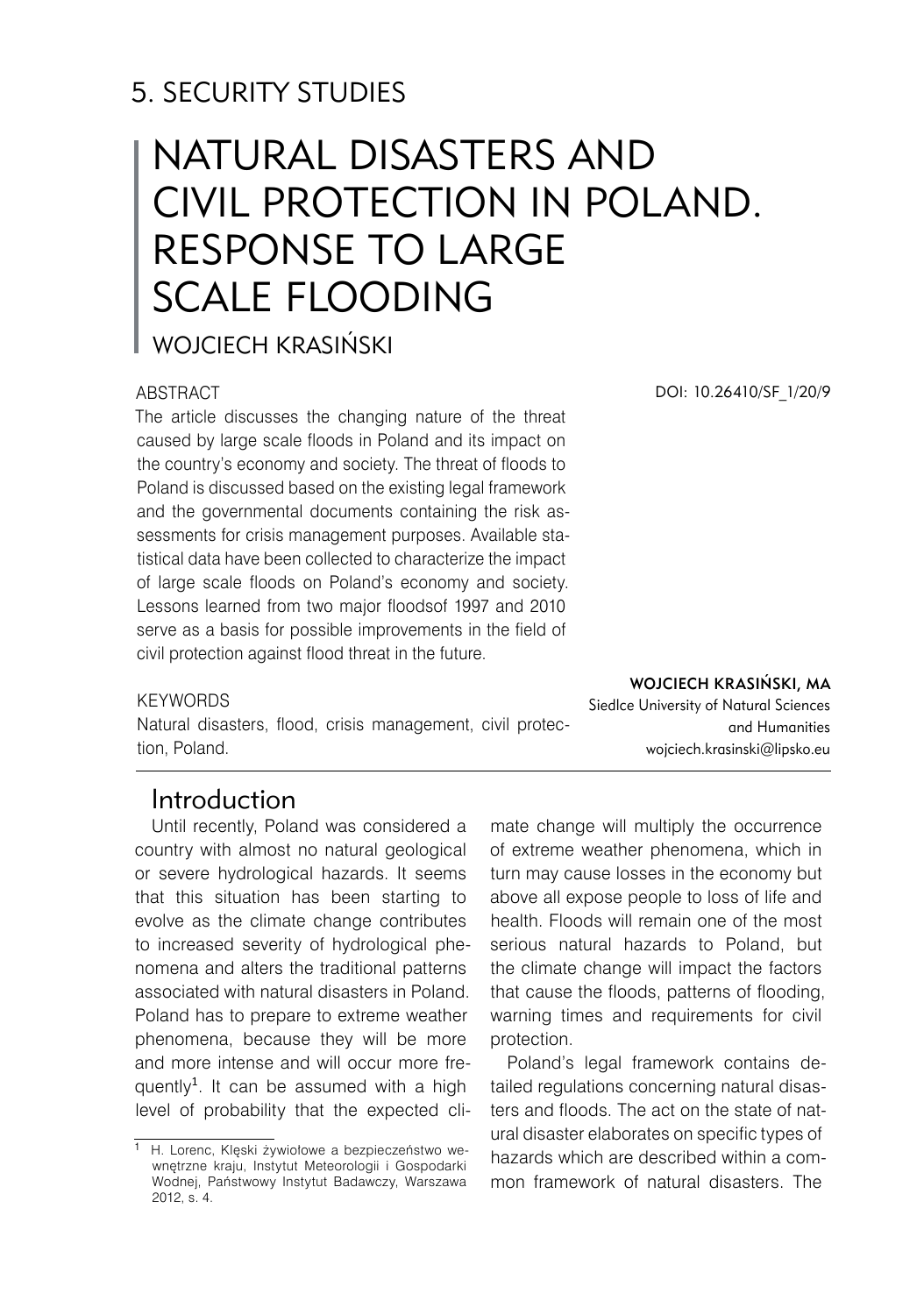act describes a natural disaster as events caused by thevarious natural phenomena such as thunderstorms, seismic shocks, strong winds, intense atmospheric precipitation, prolonged occurrence of extreme temperatures, landslides, fires, drought, floods, ice phenomena on the rivers and the sea, as well as lakes and reservoirs, the mass occurrence of plant, animal diseases or human contagious diseases.

Polish legal regulations in force define a flood as a temporary coverage by water of an area which, under normal conditions, is not covered with water. Floods may be in particular caused by rising water in natural watercourses, water reservoirs, canals and from the sea. According to current legal regulations in Poland the term floods is not applicable to the coverage of water caused by rising water in sewage systems<sup>2</sup>. Floods pose a direct threat to human life and health and an indirect threat to these values resulting from the unavailability of some services.

Both Poland's basic planning documents for crisis management, the National Crisis Management Plan<sup>3</sup> and the Risk Assessment for the Purposes of Crisis Management consider flooding as a natural threat which risk assessment include serious effects and a high probability of occurrence. These documents state that the effects of flooding mainly concern three areas: the population; economy, property and infrastructure, and the environment.The most common effects of floods on the population include, among others, direct threat to life and health, periodic difficulties in movement, lack of access to food and drinking

water, and the need for evacuation. Flooding impact on infrastructure include among others damage to: flood embankments, hydro-technical devices, roads, bridges, viaducts, and sewage and water supply networks. In addition, flooding may result in disruption of the production, transmission or distribution of electricity and heating, as well as other public utilities. Residential premises and workplaces may be also damaged. As a result of flooding communication and IT systems may not function properly. Flooding can adversely affect the environment, e.g. as a result of damage to installations or technical devices, and the release of harmful substances.

## Nature of floods in Poland

Floods are common natural threat in Poland. Historically, most serious floods occurred early in spring as a result of combination of melting snow, heavy rains and ice jams on the rivers. Poland has also suffered quite often from floods caused by heavy and sustained rainfalls in late spring and summer. Mountainous parts of Poland see often flash floods resulting from the heavy rains and the coastal parts of the country are occasionally impacted by the flooding caused by the sea waters pushed against the land. For long time, the phenomenon of floods in Poland remained quite predictable and followed well known patterns thus providing the authorities and society with sufficient warning time and requiring a standard response. With the climate change, the situation is starting to change. Mild winters with a minimal or no snow coverage reduced the probability of early spring flooding. On the other hand the raise of temperatures led to the increased capacity of the atmosphere to store humidity, which raised the probability of significant rainfalls in spring and summer. That brings the potential for large scale floods if heavy rains sustain for sev-

Ustawa z dnia 20 lipca 2017 r. Prawo wodne, Dz. U. 2017 poz. 1566 z późn. zm., art. 16 pkt. 43.

<sup>&</sup>lt;sup>3</sup> Rządowe Centrum Bezpieczeństwa, Krajowy Plan Zarządzania Kryzysowego-część A 2017, s. 6.

<sup>4</sup> Rządowe Centrum Bezpieczeństwa, Ocena ryzyka na potrzeby zarządzania kryzysowego. Raport o zagrożeniach bezpieczeństwa narodowego, Warszawa 2013, s. 17.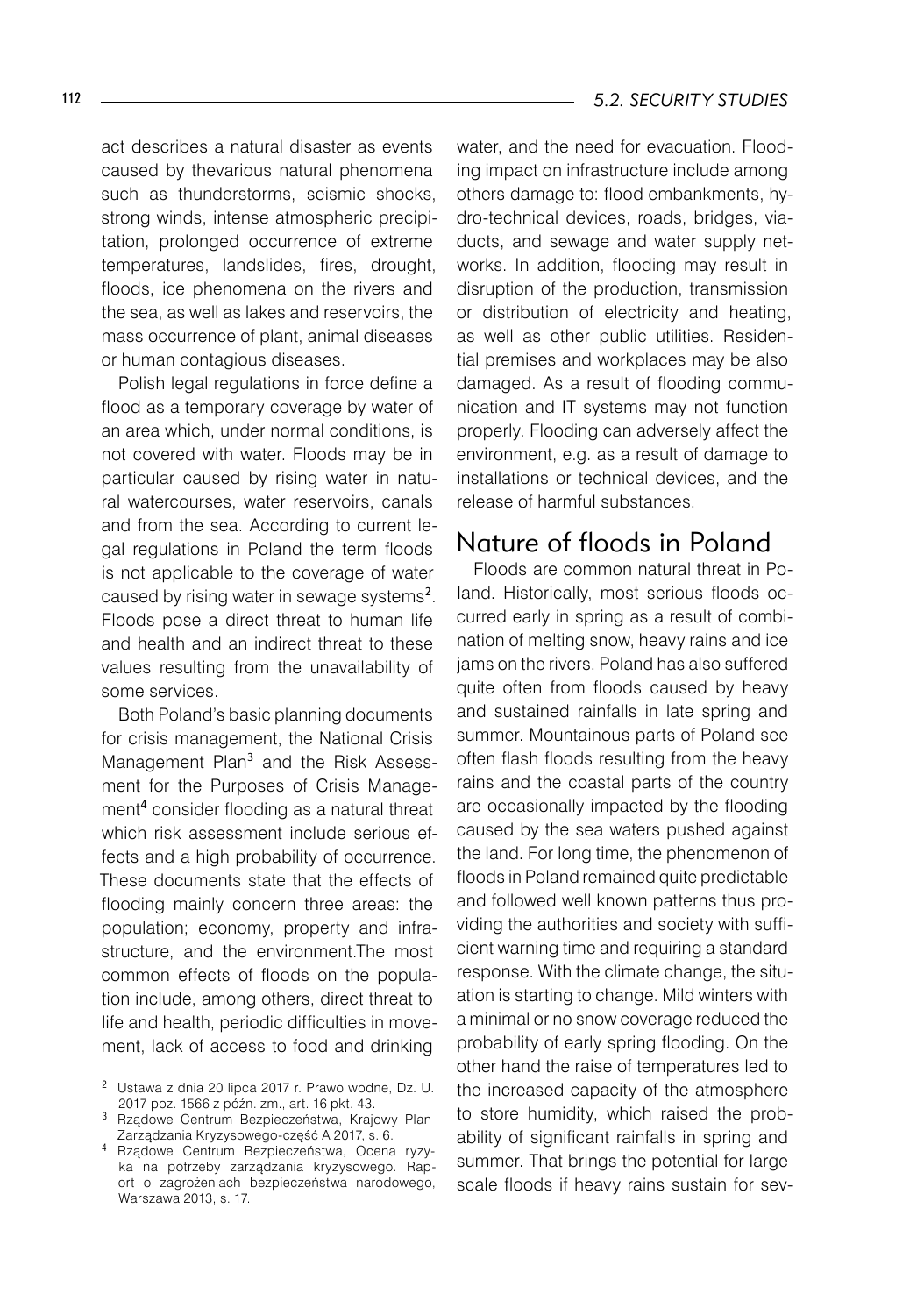eral days . One must take into account also short rains of torrential nature, which leads to flash floods. They will be however limited in scale and short in duration. Such floods in urban areas may cause damage to property and services as the infrastructure there is not prepared for dealing with such intense precipitation<sup>6</sup>. Warning time for urban floods is very short and capabilities to forecast such phenomenon limited. Taking that into account one may argue that floods will require more attention in the future as their nature is changing and some adjustments in civil protection will be needed. For sure, as the climate is changing, the probability of a large scale flood resulting from prolonged spring and summer rains is on the raise. Such circumstances, combined with a potential scale of damage caused by a large scale flood, makes exploration of the topic desirable.

Poland has a long history of flooding and numerous lessons learned from actions to mitigate impact of such natural disasters. Two of the most devastating floods in Poland's history occurred as result of heavy and sustained rains in spring and summer. As the climate changes it is likely that such floods may occur also in the future. The turning point in crisis management and civil protection in Poland is directly linked to the so called millennium flood that took place in 1997. So, even if there were serious floods to refer to after that year, the millennial flood remained the benchmark for civil protection and crisis management until nowadays. The second largest flood in Polandoccurred in 2010 and in some respect that particular flood has been always considered a new beginning for an effective response to this type of natural disasters<sup>7</sup>. Both floods brought caused significanthuman losses, which can be estimated e.g. in the form of the number of people who lost their lives, and material losses, which are difficult or impossible to express in economic terms, e.g. losses to the natural environment, slowdown of economic development, etc.. The 1997 flood that occurred in the Odra river basin caused economic losses of about PLN 5.8 billion. The flood waves stretched for over 500 km and the negative effects of the flooding exceeded the most pessimistic forecasts. Almost all cities and towns in the Odra and Nysa Kłodzka valleys were flooded. Around 50 thousand houses, 1893 bridges, 6523 km of provincial and national roads were destroyed. The flood impacted 4494 km of embankments and river banks, and 498 hydro technical constructions were damaged. The losses to agriculture were observed for 227 thousand hectares of arable land and 149 thousand hectares of pastures. In many cases, damages have not been removed to date. The flood also caused a several-fold increase in the load of pollutants discharged into the Baltic Sea by the Oder. Fortunately, these changes were temporary and short-lived. At the same time the flood losses in the Vistula basin amounted to PLN 2.1 billion. In total, the floodsof 1997 in Poland claimed 56 fatalities and catastrophic material losses estimated at about PLN 12 billion. The floods of 1997 that stretched across the valleys of two major rivers in Poland impacted 2% of the country's territory

In contrast to events of 1997, the 2010 flood occurred predominantly in the Vis-

<sup>&</sup>lt;sup>5</sup> Z. W. Kundzewicz, Adapting flood preparedness tools to changing flood risk conditions: the situation in Poland, Polish Academy of Sciences Institute of Oceanology 2014, Oceanologia 56(2), 2014, s. 391.

E. Jarosińska, Local flooding in the USA, Europe and Poland – an overview of strategies and actions in face of climatic change and urbanisation, Infrastructure and ecology of rural areas, Nr III/1/2016, Polska Akademia Nauk Oddział w Krakowie, s. 808.

M. Misterka, Analiza działań Państwowej Straży Pożarnej podczas powodzi w 2010 r. w świetle usprawniania ochrony przeciwpożarowej w Polsce – część 1, Zeszyty Naukowe Szkoły Głównej Służby Pożarniczej w Warszawie nr 56 (4) 2015, s. 40.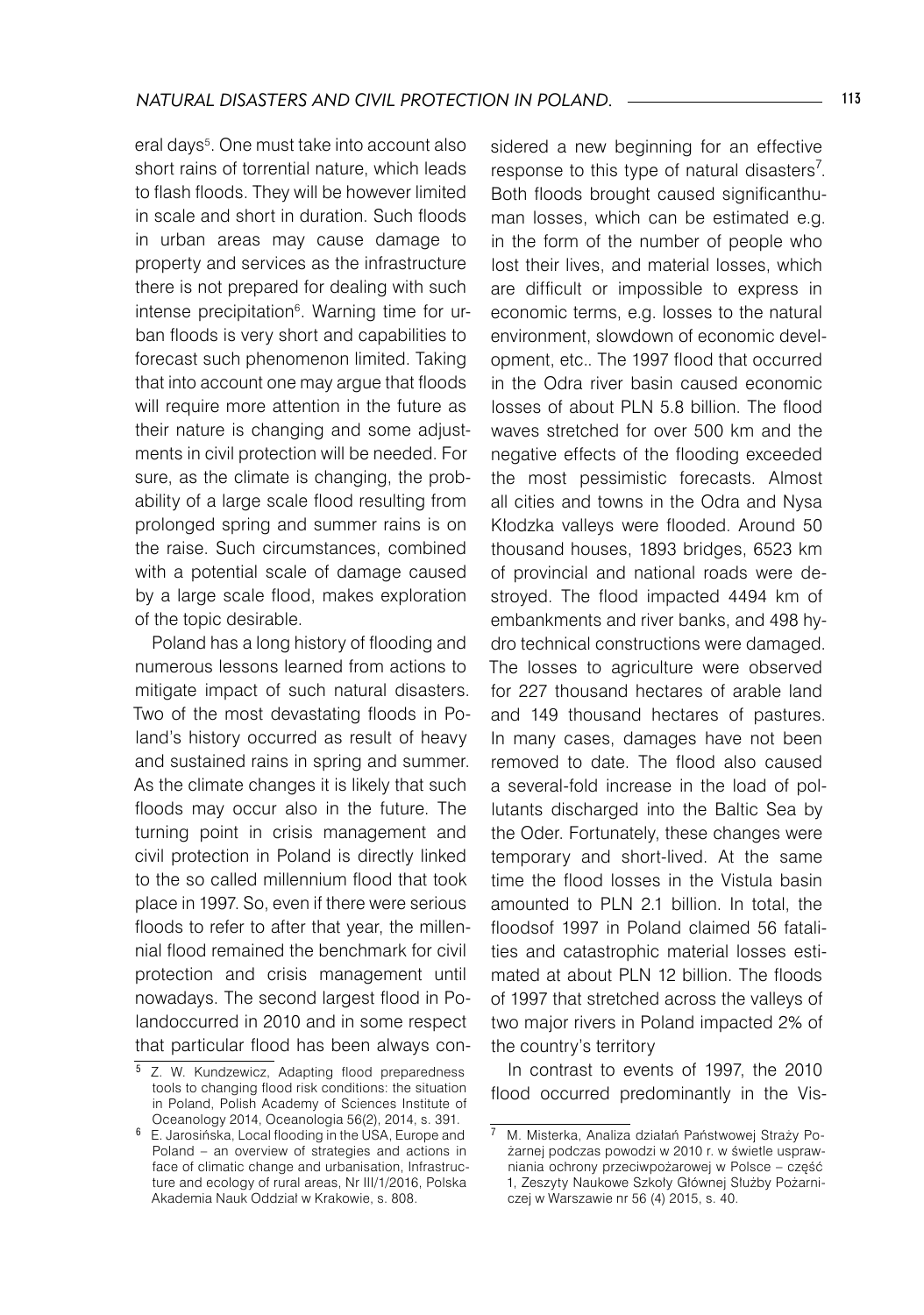tula river basin. It was one of the most tragic floods in the history of Poland, which claimed 25 deaths<sup>8</sup>. Around 266 thousand Poles suffered financial losses, and 30 thousand citizen needed to be evacuated. The flood caused damage to around1300 kilometers of embankments and 59 bridges requiring their partial or complete reconstruction<sup>9</sup>. In addition, 811 municipalities (around 25 percent of all municipalities in Poland), 1300 companies, 800 schools and 160 kindergartens suffered losses. Again, 2% of the country territory had been flooded. The transport infrastructure losses included damage to around 1160 kilometers of roads and 400 kilometers of railway lines. Overall losses caused by the flood of 2010 were estimated at over PLN 12 billion. In the Vistula River basin alone, losseswere of PLN 8.9 billion and accounted for over 87% of losses in voivodships on a national scale<sup>10</sup>. The value of preliminary estimated losses in agriculture after the floods in May and June 2010 amounted to PLN 1.5 billion (according to the Ministry of Interior and Administration). Over two hundred thousand of farmed and wild animals drowned. The largest financial damage of around PLN 6 billion were noted for municipal infrastructure such roads and drainage, riverembankmentsand leveesas well as bridges.

## Response to large scale floods

The crisis management system introduced by the legal act of 2007 continues to

be a basic legal and organizational framework for the governmental and territorial self-governmental administration actions related to the flooding prevention, rescue and mitigation of its consequences. The basic requirements for the crisis management and civil protection in Poland put an obligation on all levels of governmental and territorial self governmentaladministration to prepare detailed plans for a broad spectrum of natural disasters and man-made catastrophic events. The risk assessment is an integral part of every crisis management plan at all levels of administration in Poland.Natural disasters and man-made catastrophic events are assessed through the lens of probability of occurrence and severity of consequences. Flooding is assessed in most parts of Poland as a frequent natural disasters, and the severity of consequences varies for specific locations from medium to serious. The valleys of major rivers in Poland are considered as areas of a higher risk of flooding and consequences of floods caused by major rivers are considered serious under typical patterns of occurrence.

In order to minimize the above effects of flooding, the crisis management system has been set up and is operating on 24/7 routine. The crisis response plans assign appropriate state and municipal services and agenciesto maintain readiness to respond efficiently to flooding. They are required to employ appropriate assets, following detailed procedures and crisis management plans. The crisis management and civil protection authorities are responsible for warning, conducting rescue operations, neutralizing sources of threats and informing the public opinion. The administration in Poland isobliged, based on the territorial authority, to prevent or minimize adverse effects flooding, conduct rescue actions throughout the flooding

<sup>8</sup> M. Komorowski, Kancelaria Sejmu Biuro Komisji Sejmowych, Biuletyn z posiedzenia Komisji Administracji i Spraw Wewnętrznych NR 225, Nr 4168/VI kad. 5.10.2010 r., Zastępca Dyrektora Rządowego Centrum Bezpieczeństwa, s. 9.

<sup>9</sup> B. Wieteska-Rosiak, Formy pomocy państwa dla poskzodowanych przez żywioł na przykłądzie powodzi 2010, Acta UniversiatisLodziensis, FolciaEconomica 259, 2011, s. 161.

<sup>10</sup> M. Maciejewski, M. S. Ostojski, T. Walczykiewicz, Dorzecze Wisły monografia powodzi maj czerwiec 2010, Instytut Meteorologii i Gospodarki Wodnej Państwowy Instytut Badawczy, Warszawa 2011, s. 171-173.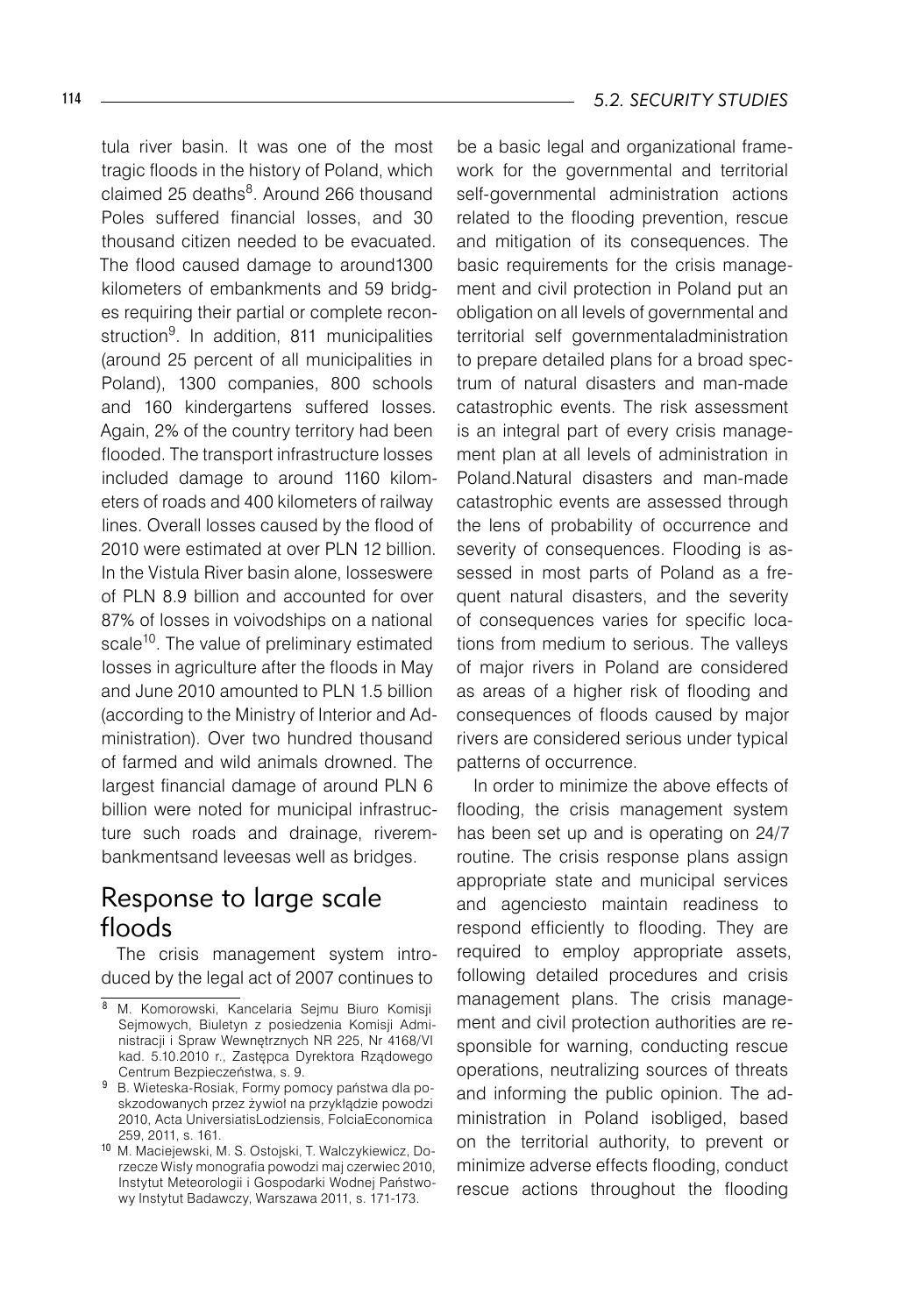in a planned manner, respond in case of their occurrence, and then focus on consequence management and restoringpublic services and critical infrastructure. In the event of floods, prevention phase of crisis management consists primarily of monitoring the situation. Meteorological forecasts along with computer modeling are used to assess the probability of flooding and possible scope of its consequences. Prevention phase for flooding is in practice every day before it occurs, as it includes different long and short term actions by a number of stakeholders. Prevention phase is time of work on legal regulationsand educating the society. This phase of crisis management is also a time for construction or repairs to protective structures, e.g. levees. The administration is also required to prepare and conduct exercises and training for rescue services and society. Alerting and notification systems are checked. The prevention phase is also used for validation of planning assumptions related to the mobilization of services, providing assistance, rescue and evacuation as well as support by the armed forces in rescue phase of crisis management operations. During prevention phase the costs of possible damage are calculated and calculations of requirements for reconstruction (short-term and long-term) are refined. There is no doubt that prevention phase for flooding is not just monitoring the status of water or precipitation. The requirements for investments in protective infrastructure are obvious, asexpensive levees and reservoirs provide in most cases efficient protection against large scale flooding. On the other hand, the costs of such infrastructure are prohibitive to many territorial self government authorities, and they need support from central government agencies. Protective infrastructure requires time for construction, and the longer flooding does not occur, the lesser is the

incentive invest in water management infrastructure.

Preparation phase of crisis management operations related to flooding consists of planning the response and organizing the employment of crisis management and civil protection assets. The most important element of crisis management planning for floods is the development of crisis response plans. The plans assign responsibilities and detailed tasks to specified authorities, services and agencies. The plans determine what will be done, where and when, to optimize the response to flooding. Preparation phase is also used for providing specialized crisis management and civil protection services with additional assets as the situation dictates. During the preparation phase the check of crisis management command, control and communication system, alarm systems, availability of personnel, as well as materiel is conducted. A diligent conduct of activities in the preparation phase should result in having respective governmental and territorial self government authorities and crisis management and civil protection services in full readiness for response to flooding if needed.

During response phase related to crisis management in case of flooding, the most tasks are carried out by the national fire and rescue system organized on the basis of the State Fire Service. When the scale of flooding exceeds the response capacity of specific territorial authorities, they are supported by higher levels of governmental authorities and rescue services. As a rule the response to flooding follows a bottom up approach, with the lowest levels of affected administration in charge of crisis management activities. If municipal authorities are not able to respond to flooding in a timely and efficient manner, they may be supported by provincial, voivodship and central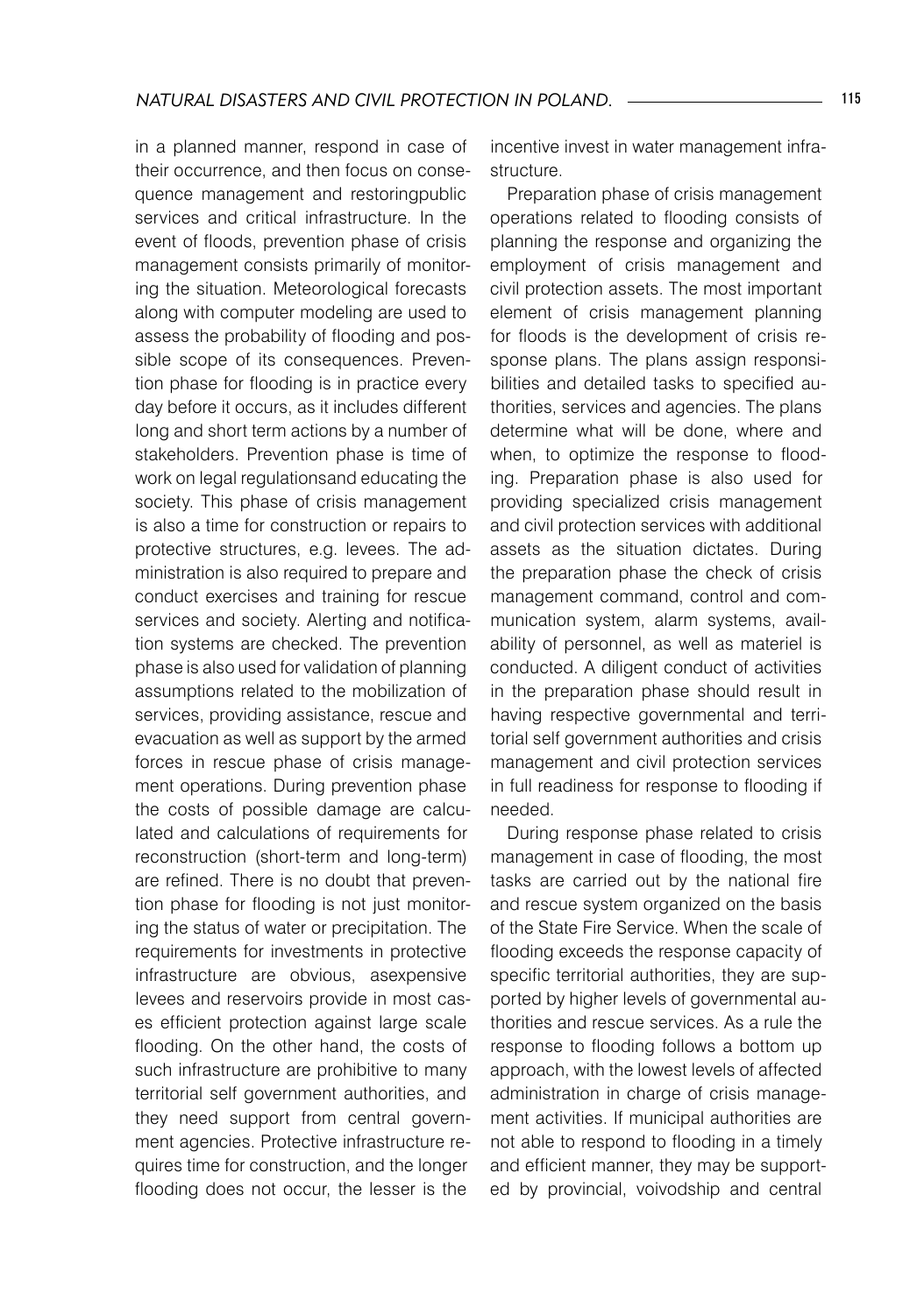authorities. Ultimately, it is the Ministry of Internal Affairs that is responsible for coordination of crisis management operations in case of flooding that stretches outside a single voivodship. That's will be the case for large scale floods that impact large parts of Poland. Military assets may support crisis management operations in response to flooding if requested by a relevant civilian authorities. Typically, military assets are used when there is no sufficient civilian crisis management capacity or when military offers unique capabilities that are routinely not available to civilian crisis management and civil protection services. For large scale floods military assistance will probably rather a rule than exception. The build-up of the Territorial Defense Forces in Poland seem to prove such assessment. The assistance to civil authorities in case of natural disasters is claimed to be one of the core mission of those forces and they have been already deployed to such missions in recent years.

Reconstitution phase deals with assessment of damage caused by flooding and aims at prompt recovery of basic public services, such as electricity, water supply, sanitation infrastructure, etc. During this phase, crisis management and civil protection services work along with governmental and territorial self government authorities to determine the scope of recovery to limit the damage caused by the flooding and rebuilding the necessary infrastructure to protect against future floods. When considered in a longer timeframe, the recovery phase is also more labor-intensive and expensive. Depending on how effective are actions in that particular phase of response to floods the resilience to future threats may improve or not. That's why reconstitution phase should be given due attention and resources over longer periods of time, not just after flooding waters have recessed.

## Lessons observed during 2010 flood

The flood of 2010 was a real life check for the new crisis management framework that had been adopted in 2007. There were numerous lessons observed in relation to every phase of crisis management. Heavy rains in May and June 2010 that caused flooding needed a few days to develop culmination waves, so the time for initial preparation of crisis management and civil protection services was available. The flood endured for several weeks with new rains preventing recess of high levels of water $11$ . That exposed the embankments of Vistula river to prolonged influence of water, and made some of them collapse. This in turn triggered evacuation of population at several locations along the river. The flood of 2010 developed steadily and soon required a coordinated nation-wide response. Around two third of the national rescue and firefighting system personnel, in total 18 thousand rescuers along with 18 foreign rescue groups, local community and entities cooperating with the state system emergency medical services were involved in the response phase to flooding $12$ . The Armed Forces of the Republic of Poland were involved in response to flooding with about 8,400. soldiers and specialized equipment. Approximately 3.5 thousand police officers and the about 2.8 thousand of the Border Guard personnel were involved in the crisis management operations related t o flooding.Due to the limited capacity of the State Fire Service to include insufficient number of personnel, the non-governmental sector,

<sup>11</sup> T. Tokarczuk, Analiza przebiegu sytuacji meteorologicznej i hydrogeologicznej oraz skutków powodzi 2010 w dorzeczu Odry, Instytut Meteorologii i Gospodarki Wodnej, Państwowy Instytut Badawczy Oddział we Wrocławiu, Warszawa 2011, s. 4-8.

<sup>&</sup>lt;sup>12</sup> L. Marzec, T. Marzec, Powódź 2010 w Sandomierzu-Pierwsza pomoc ratowników Grupy Polskiego Czerwonego Krzyża, Anestezjologia i Ratownictwo 2011, 5: 118-123, s. 119.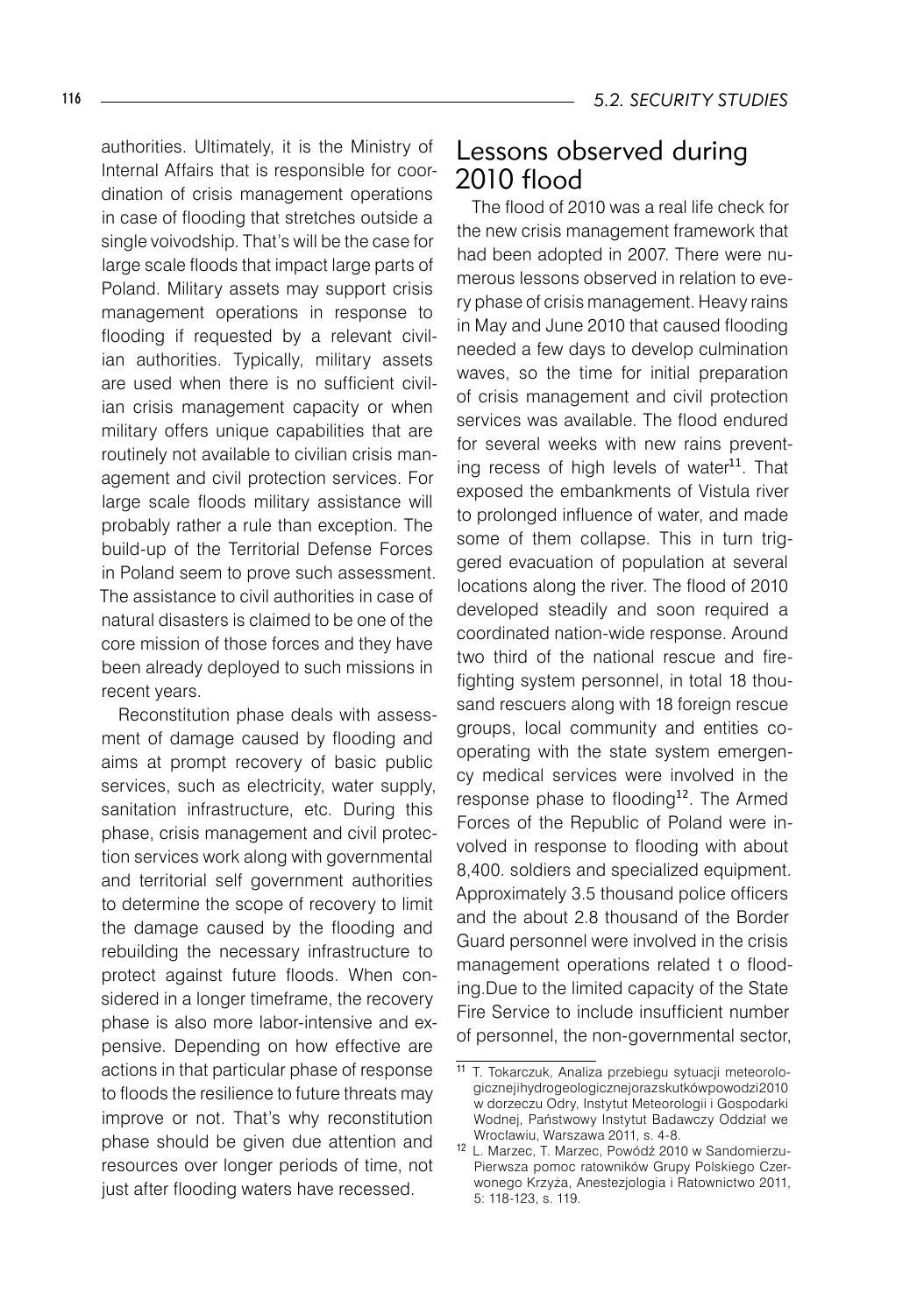including the rescue teams of the Polish Red Cross, was involved in the response to the flood. Unfortunately, the lack of legal solutions regarding the use of civil defense formations in peacetime prevented use of such formations during 2010 flood<sup>13</sup>. Pursuant to the Act on the Universal Obligation of Defense, civil defense in peacetime aims to cooperate in responding to natural disasters and threats to the environment, and to remove their effects. During the floods in 2010, the state of the natural disaster was not announced. The mass media justified this decision at the turn of June and July 2010 with presidential elections. Pursuant to the Constitution of the Republic of Poland, during the state of emergency (which includes the state of natural disaster) and 90 days after its conclusion, elections may not be held for the President of the Republic. It is hard to speculate right now whether such a state had been supportive to the crisis management activities. Nevertheless; one must observe this decision as a potential pattern for the future.

The preparation phase before flooding of 2010 was investigetaed by the state audit organizations and there are numerous assessments that point at shortcomings. In 2009 the Supreme Audit Office negatively assessed the functioning of the flood protection system in the Małopolskie and Świętokrzyskie voivodships, especially in the context of damage prevention. The auditors found that local authorities had neither reliable data on the technical condition of the flood protection structures such as embankments, roadside ditches nor detailed knowledge about the areas at risk of flooding. It was found that around half of the embankments in Małopolskavoivodship did not guaranteesafety. In Świętokrzyskie voivodship the audit discovered deteriorating technical conditions of flood protection infrastructure. In 2007 27% of embankments were in poor technical condition while in 2008 that number rose to 30%. Before the flood of 2010 only 5% of levees in Małopolska and 12% in Świętokrzyskie voivodships passed technical inspections. In 2008, only 7% of streams and drainage channels were properly maintained in agricultural areas in Małopolskaand 36% in Świętokrzyskie voivodship. None of the municipal authorities audited kept records of roadside ditches, and half did not clean them at all, while the largest losses and damages related to the flood were recorded in the road infrastructure<sup>14</sup>. Considering the above experiences, without doubt in the preparation phase the condition of protective structures (in particular flood banks) and legal regulations regarding the provision of assistance by military units in order to accelerate operations should be improved. For the response phase, there is a need to systematically invest in the personnel and technical assets of the national rescue and fire-fighting system and rescue non-governmental organizations, which will improve the response to future large scale floods.

## Conclusions

An increased frequency and raising severity of hydrological natural disasters in Poland has been observed in recent years as a result of the climate change. Floods remain the most frequent natural disaster in Poland and cause significant damage to national economy and environment. The raising temperature of atmosphere creates conditions in Poland for large scale floods caused by prolonged and heavy rains in spring and summer. The lessons observed

<sup>13</sup> Por. W. Krasiński, Ochrona ludności w Polsce w czasie pokoju. Ocena stanu., Zeszyty naukowe nr 1- 2/2018 (34), Dęblin 2018, s. 215-216.

<sup>14</sup> Najwyższa Izba Kontroli, Informacja o wynikach kontroli, Ochrona przeciwpowodziowa w województwach małopolskim i świętokrzyskim, Kraków 2010, s. 9 i nast.